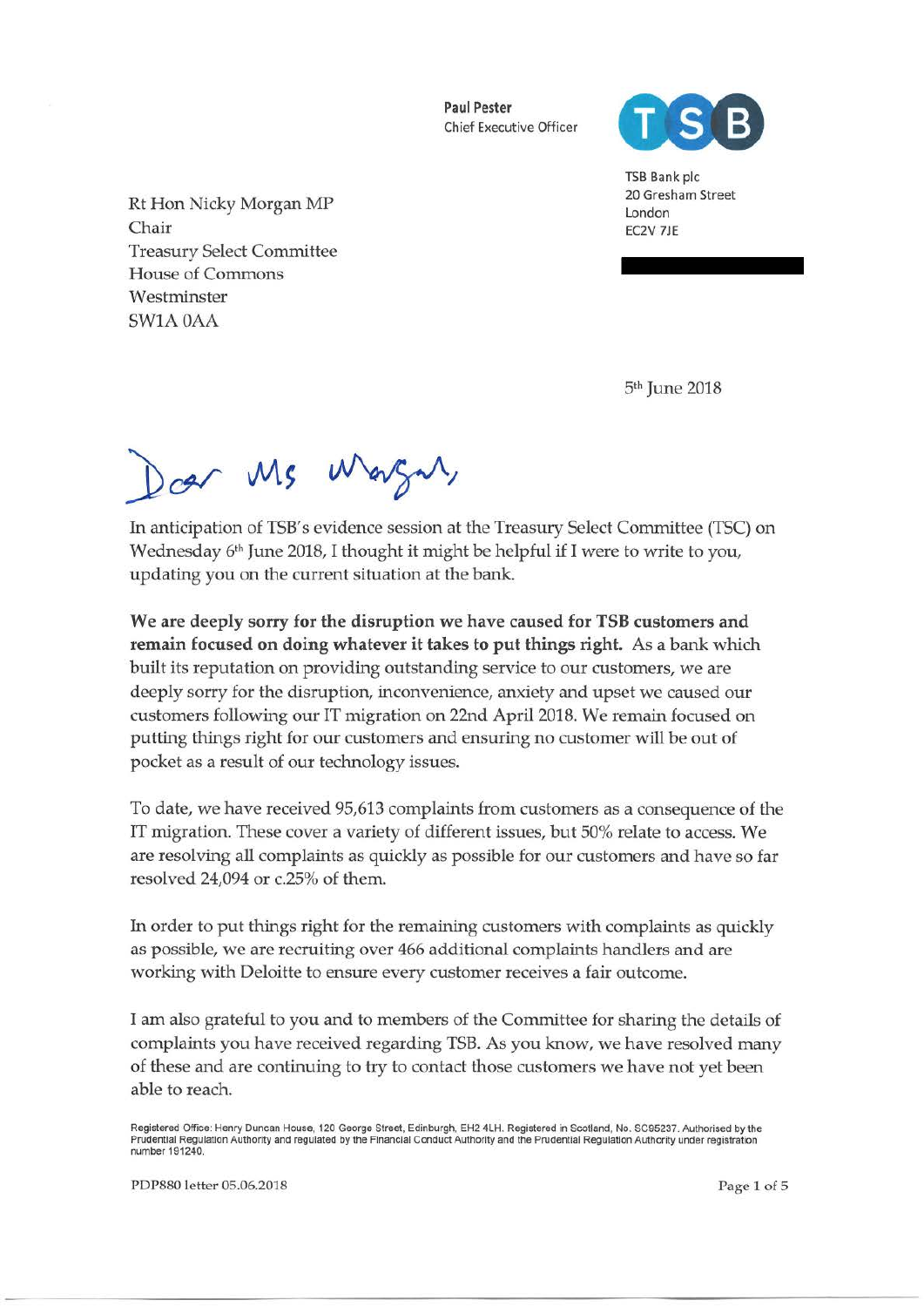In the meantime, we are continuing to proactively identify and contact vulnerable customers who we believe may have experienced issues. In order to do this, we are scanning social media, using our own data and have a team of over 140 reaching out to identified vulnerable customers to assess their situation and put things right for them if required.

**We have worked with the authorities to rebuff a major fraud attack on TSB customers.** Typically, criminals seize on any periods of significant change at banks to probe a firm's defences seeking signs of weakness. We planned for a quadrupling in the intensity of fraud attacks shortly after migration, and this assumption was prudent based on industry experience of significant IT changes. The disruption and confusion we caused for our customers by our migration, and the large amount of publicity this created, precipitated a phishing and fraud attack on TSB customers of unprecedented intensity.

During the first half of May one of our phishing prevention suppliers estimated that TSB accounted for around 0.5% of global phishing, more than Lloyds, Barclays or HSBC globally. Attempts to compromise customers' accounts grew from 6-7 cases per day to over 200 cases per day at the peak of the attack.

Although significantly higher than normal attack frequencies, this represents 0.004% of our customer base per day; our fraud prevention measures therefore have to be extremely precise to avoid causing more inconvenience to genuine customers than to criminals. Nonetheless, our fraud prevention systems have been- and are operating effectively. We have been able to reduce the flow to c.30 confirmed fraud cases per day so far, and we are continuing to make progress stemming this attack.

We are refunding all TSB customers who have become a victim of fraud.

Over the period from 23<sup>rd</sup> April to 31<sup>st</sup> May approximately 2,200 TSB customers have experienced attempts to compromise their accounts; of these around 1,300 have resulted in financial loss. Although we were delayed in processing some refunds during the peak of the attack, we have caught up with this backlog and we are now consistently applying full refunds within one business day of a fraud being reported.

The actions taken to respond to this attack on our customers include increasing the size of our dedicated fraud team, where we are adding 84 more partners to our fraud operations team, which includes additional employees in our fraud telephone teams.

We also set up an additional fraud telephone line, which has helped us to answer customers reporting new frauds more quickly. The waiting time on this line is now under three minutes.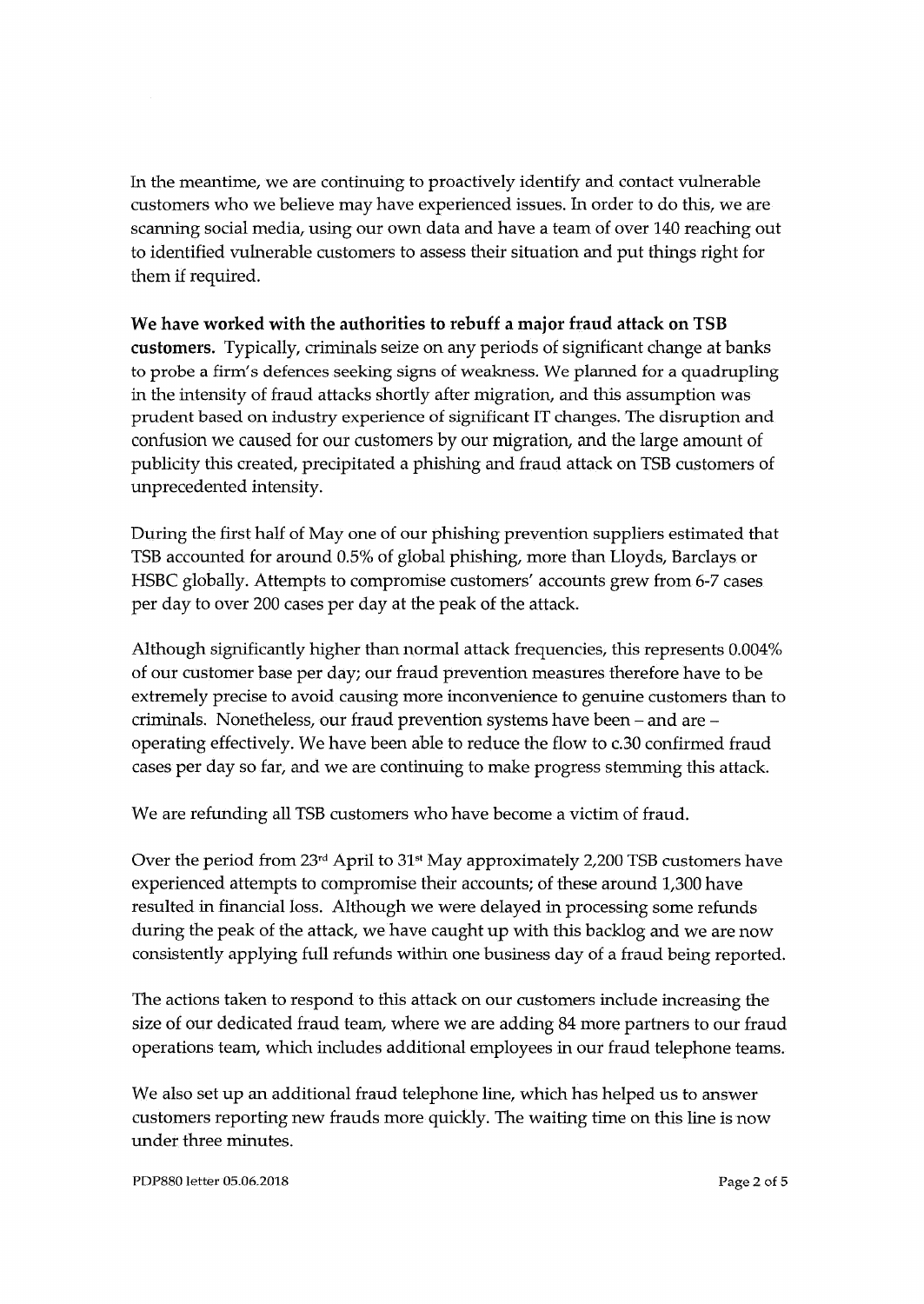Meanwhile we have been engaging with law enforcement agencies to help pursue those who launched these attacks and committed these crimes. Together we have taken down over 362 phishing sites targeting TSB customers.

We are now working with mobile phone providers to develop a coordinated approach across the banking and telephony industries to target SIM-swapping and SMS-spoofing as well as continuing to work with partners including CrimeStoppers, Take Five and Action Fraud to make sure our customers are aware of threats.

**Whilst things are still far from perfect, TSB is functioning at or close to normal for the vast majority of TSB customers.** We remain frustrated that in a number of areas the service our customers are receiving is still not at the level they have come to expect from TSB or we are happy delivering. The two most significant areas are slower than expected transaction times in some of our branches and longer telephony waiting times than we are willing to tolerate.

The branch transaction speed issues are subject to ongoing work with BT and IBM. Returning to expected transaction times will require BT and IBM, working with Sabis and TSB, to resolve outstanding communications network performance issues.

The wait times in our telephone channel on Monday 4<sup>th</sup> June averaged 14 minutes: these are declining as we bring on-stream the extra call centre operators we decided to recruit on 24<sup>th</sup> April and as BT, IBM and Sabis continue to improve network performance (which affects telephone as well as branch performance). In two weeks' time we will have added and have operational an additional 290 call centre operators since migration.

That said, the bank is now working at or close to normal in many aspects. For instance;

- Last week we saw 4.1 million successful mobile app logins and 1.8 million successful web logins - both are at the level we would expect.
- First time login success rates are at "normal" levels of over 92% for the mobile app and over 97% for the website.
- 5.6 million salary, pension and benefit credits were successfully received into customers' accounts in May- and over 12.6 million direct debits were successfully paid out - both are at the level we would expect.
- Customers are making and receiving other payments in line with expectations, with around 1.4 million outbound and around 1.4 million inbound transactions being processed successfully per week.
- Success rates for customers making payments through the mobile app and website are at normal levels of 94% and 91% respectively.

PDP880 letter 05.06.2018 Page 3 of 5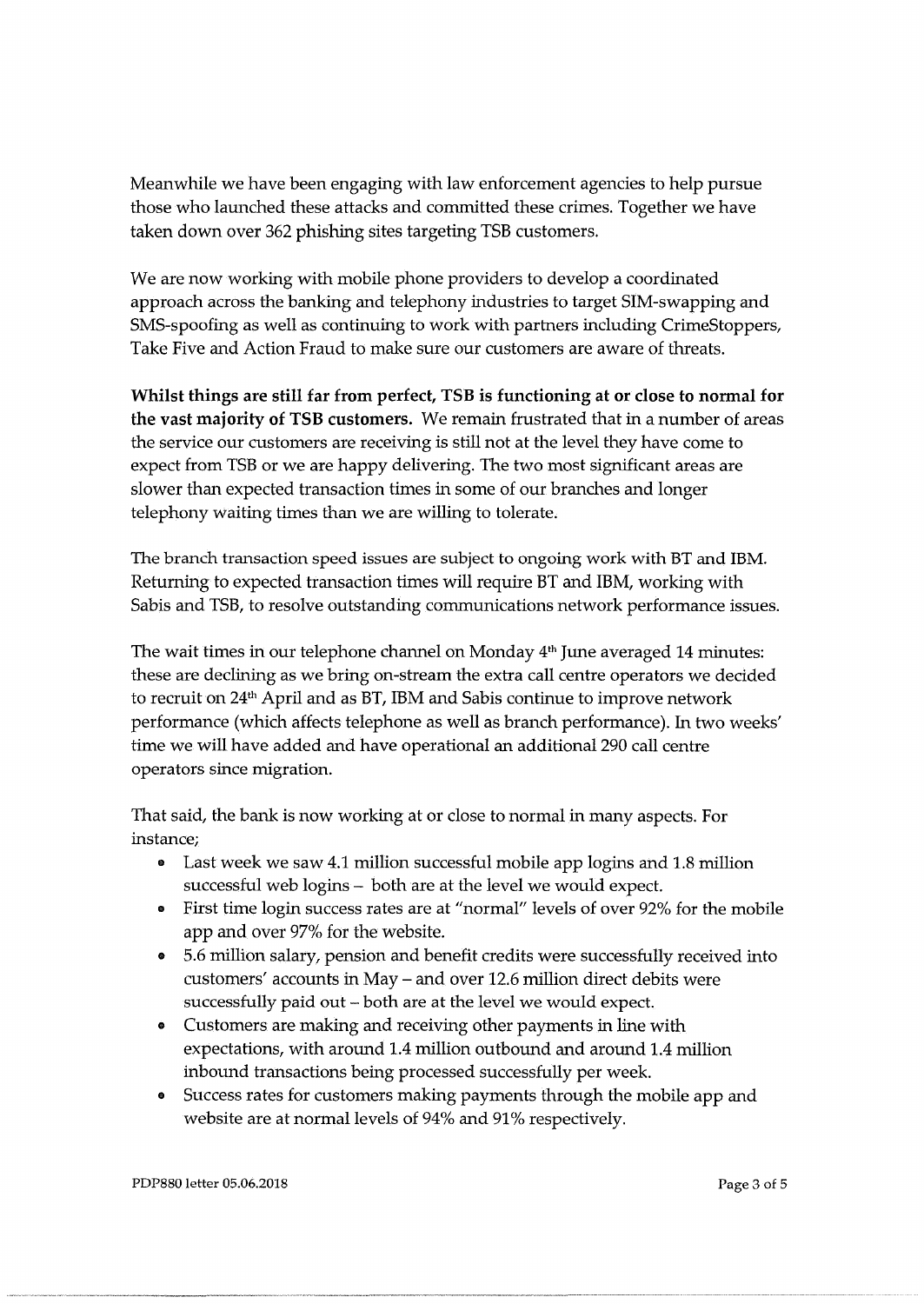- Debit and credit card transaction accept rates are at normal levels of around 94% and 96% respectively and we have continued to see over 10 million debit card transactions, representing £330 million of spend, per week.
- Over 2.8 million statements and pieces of correspondence have been sent to customers since migration.
- Customers have continued to pay-in an average of around 86,000 cheques per week and paid-out a normal level of around 113,000 per week
- TSB ATMs continue to operate at pre-migration levels and are typically available over 95% of the time.
- All TSB branches are open as usual and have been handling about 328,000 transactions per week across the network.
- We have seen an average of around  $£100$  million worth of mortgage applications to TSB per week in May, in line with usual.

We of course won't rest until everything is working as normal for all of our customers.

**We are making progress in understanding the root cause of the problems.** As I made clear at the previous TSC hearing, I fully acknowledge the responsibility I have for the decision to migrate to the new platform. TSB as a bank is responsible for its operating platform and for the service our customers receive. As part of that responsibility, it is important that we understand why these problems occurred.

The independent review we have commissioned from Slaughter & May and the joint investigation by the FCA and PRA are yet to report but we do have a clearer view of the causes of the IT problems we experienced post-migration.

From our internal investigations, it appears that the design of the platform itself is robust, but that the deployment onto the technical infrastructure has led to many of the problems we are experiencing. The coordination and testing of this was led by Sabis and its third party providers.

TSB and Sabis are therefore now shifting the focus of the internal investigation of the root cause of the problems TSB experienced post-migration towards the testing regime in Sabis and its providers. Sabadell Group supports this course of action.

We have reviewed the governance approach followed by TSB's Board to arrive at the decision to migrate and believe it was robust. In particular, we believe that the written attestations TSB received from Sabis, amongst others, regarding the effectiveness of the testing completed by it and its providers were instrumental in enabling the TSB Board to take the decision to migrate in good faith.